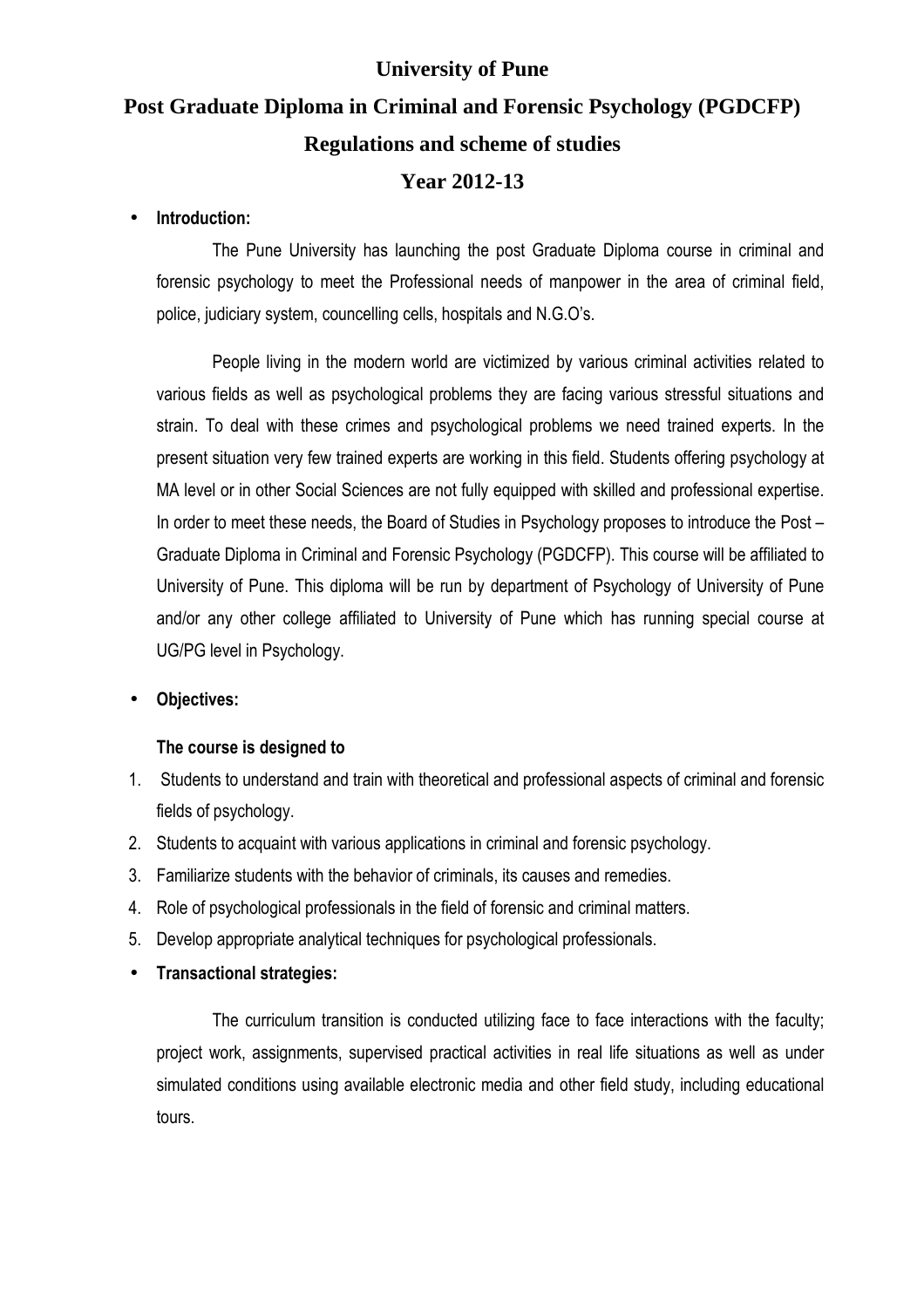#### • **Medium of instructions:**

 In view of different regional and state languages bilingual policy is followed and medium of instruction is English / Marathi. It is desirable that the applicant have adequate proficiency in reading writing and speaking the English language.

#### • **Admission procedure:**

 The college or institute would release advertisement to news paper for admission. The release of advertisement would be done in May- June for the course commencing from August of the same year. The eligible candidate should be applying for the course on the prescribed admission form of the college or institute.

#### • **Eligibility for admission:**

- 1. Candidate having M.A. in Psychology with specialization in Clinical Psychology will be given first preference for admission.
- 2. M.A. in entire or general Psychology, M.A. in History and Anthropology.
- 3. Master degree in Social work.
- 4. PG with 2 years and UG with 5 years year experience with Master Degree in the field of Police, LL.B. with criminal practice with 2 years, Lawyers, Judiciary, related areas.

### • **Selection mode:**

 It is based on merit cum interview of the candidate after scrutinizing the application. Form for consideration of merit criteria qualifying examination will be treated as the bench mark.

 Eligible candidates in realistic number will be called for interview. For the selection of the candidate 50% weightage will be given for obtained marks in qualifying examination and 50% weightage will be given for appearance in the interview.

### • **Intake capacity:**

The course is open for 24 candidates.

### • **Duration of the course:**

 The PGDCFP Programme commences generally in August and last up generally the end of May at the subsequent year.

### • **Admission Fees:**

- 1. Tuition and other fees will be charged as prescribed by the University of Pune.
- 2. Other dues will be charged as per the norms of the college.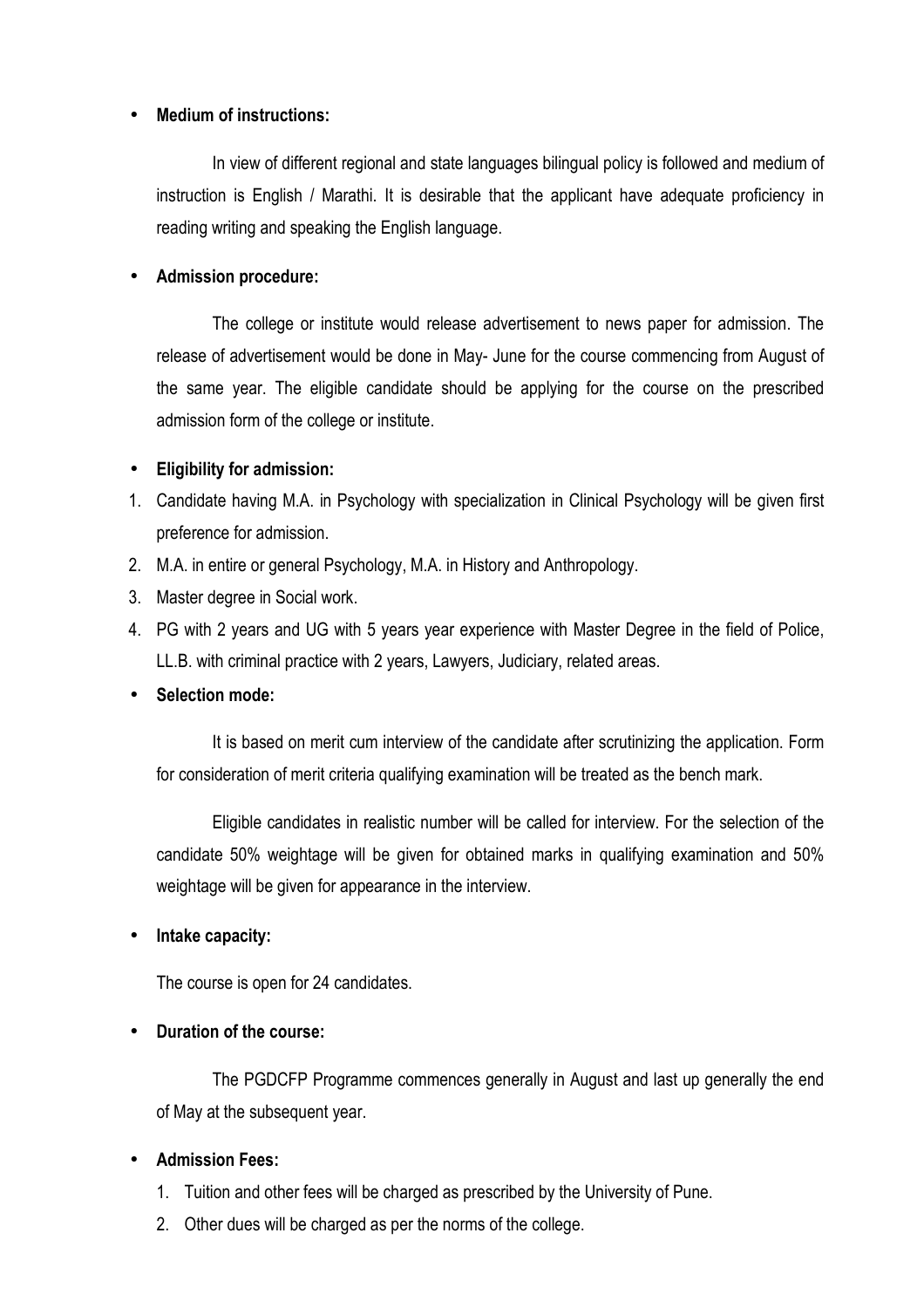#### • **Attendance Rules:**

#### **Each candidate is required to:**

- i. Attend the Diploma course on full- time basis and not permitted to pursue any other course of study, or undertake any employment during the period of course.
- ii. Minimum attendance as per norms of the university is compulsory for the appearing for examination.

#### • **Rules of conduct:**

- i. The candidates are required to abide by the rules normal to academic course with regard to discipline, punctuality as well as the rules of hostel and mess enforced from time to time.
- ii. A candidate may be asked discontinue form the course or the hostel because of unsatisfactory progress irregular attendance, undesirable behaviour or on medical grounds.

### • **Eligibility of Examination:**

The candidate shall be eligible to appear in the session- end examination and viva- voce for the award of the diploma subject to the following conditions.

- i. A minimum 80% attendant in each theory course; and
- ii. Completion of all the supervised practicum

#### • **Scheme of studies Evaluation:**

- i. The course comprises of both theory and practicum. Evaluation of both theory and practicum will be made by the panel of examiners. Appointed as per the University norms.
- ii. The theory part consists three theory papers each carrying of 100 marks with 1:3 weightage for internal and external examination.
- **iii.** The practicum also consists of three components with equal weightage. The entire practicum shall be supervised and evaluated by the faculty members. The internal evaluation will be continuous and comprehensive as detailed in course description.
- **iv.** The final session end evaluation shall include vivo- voce. Examination covering the entire theory and practicum the final vivo-voce shall be conducted jointly by the course faculty as an internal examiner and external examiner (S) appointed by university as per the norms cited.
- **v.** Evaluation (i) during the session and (ii) at the end of the session on 05 components along with vivo-voce will be conducted as shown in the table.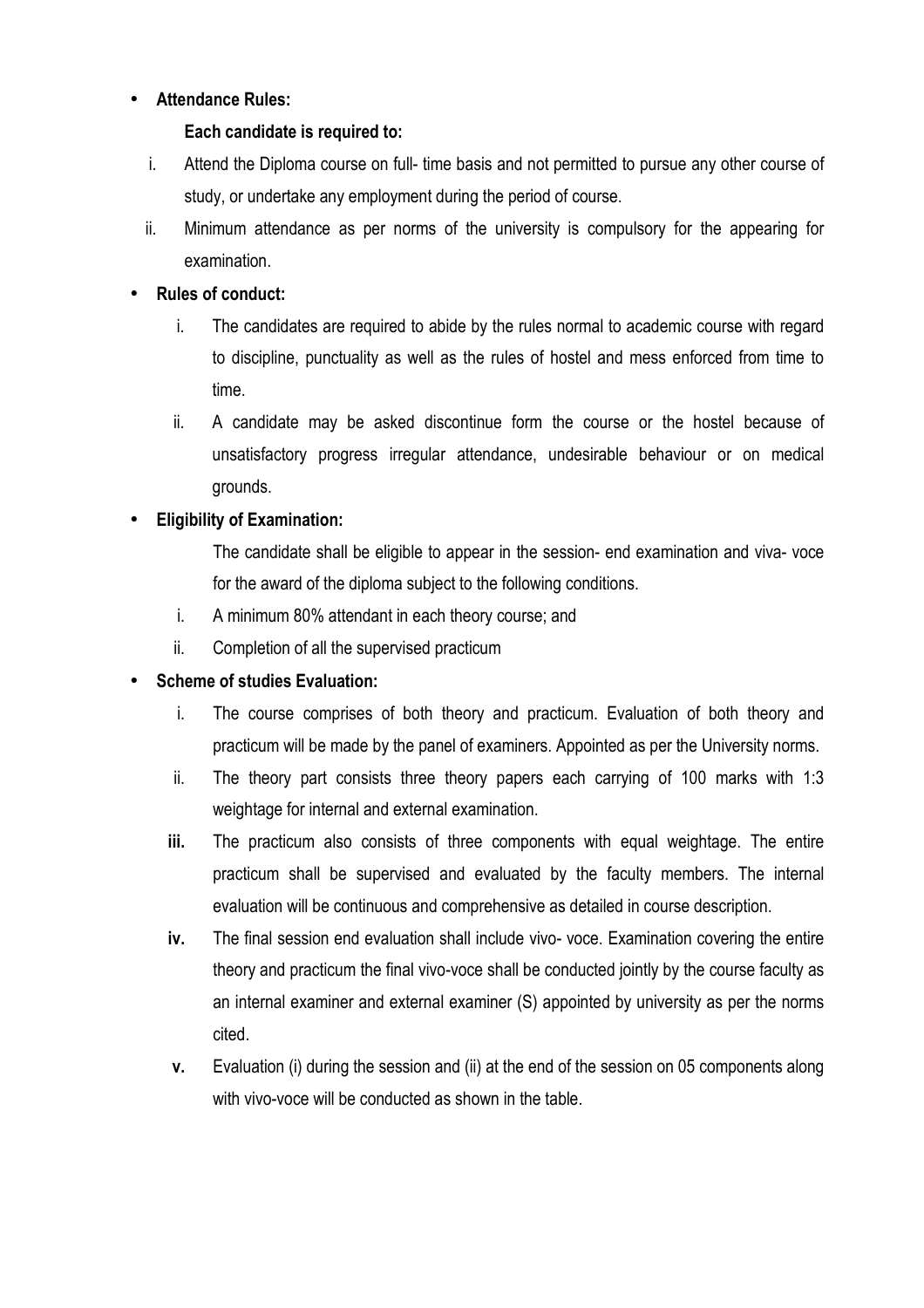#### **Proposed Evaluation Scheme**

|                         | <b>Core Courses</b>                                                                                                                | <b>Total</b><br><b>Instructional</b><br>hours | <b>Internal</b><br><b>Marks</b> | <b>External</b><br><b>Marks</b> | <b>Total</b><br><b>Marks</b> | <b>Credit</b>  |
|-------------------------|------------------------------------------------------------------------------------------------------------------------------------|-----------------------------------------------|---------------------------------|---------------------------------|------------------------------|----------------|
|                         | <b>CRIMINAL</b><br><b>PSYCHOLOGY</b>                                                                                               | 80                                            | 40                              | 60                              | 100                          | $\overline{4}$ |
| $\mathbf{I}$            | <b>FORENSIC</b><br><b>PSYCHOLOGY</b>                                                                                               | 80                                            | 40                              | 60                              | 100                          | $\overline{4}$ |
| III                     | <b>CORRECTIONAL And</b><br><b>REHABILITATION</b><br><b>PSYCHOLOGY</b>                                                              | 80                                            | 40                              | 60                              | 100                          | 4              |
| $\mathsf{I} \mathsf{V}$ | <b>Practicum</b> and<br>$\bullet$<br>Guidance<br><b>Practicum Field</b><br><b>Work</b>                                             | 60<br>60                                      |                                 |                                 |                              | (6)            |
|                         | i) Submission of report of<br>stipulated forensic cases                                                                            |                                               | 25                              | 50                              | 75                           | 3              |
|                         | ii) presentation of<br>criminal cases                                                                                              |                                               | 25                              | 50                              | 75                           | 3              |
|                         | iii) Vivo-voce on theoretical<br>knowledge and professional<br>skills in the field of forensic<br>science and criminal<br>behavior | 40                                            |                                 | 50                              | 50                           | $\overline{2}$ |
|                         |                                                                                                                                    | 400                                           | 170                             | 330                             | 500                          | 20             |

\*\* Internal marks will be given on the basis performance on group discussion active participation in reflective thinking session, practice in concerned areas and correctional institutes, presentation in seminar, practicum record and sessional work & tests.

### • **Regulations for the award of the Diploma:**

- i. The percentage of marks obtained by the candidates in each theory paper and practicum will be converted in to grade as per the Pune University norms.
- ii. In order to be eligible for the award of the Diploma, it is necessary for candidate to obtain at least grade C (In the range of 40% to 50% marks) in each of the theory papers (Internal + External) and practicum, including viva-voce examination separately.

### • **Award of Diploma:**

 The award of diploma of this course is given under the seal of vice-chancellor of University of Pune.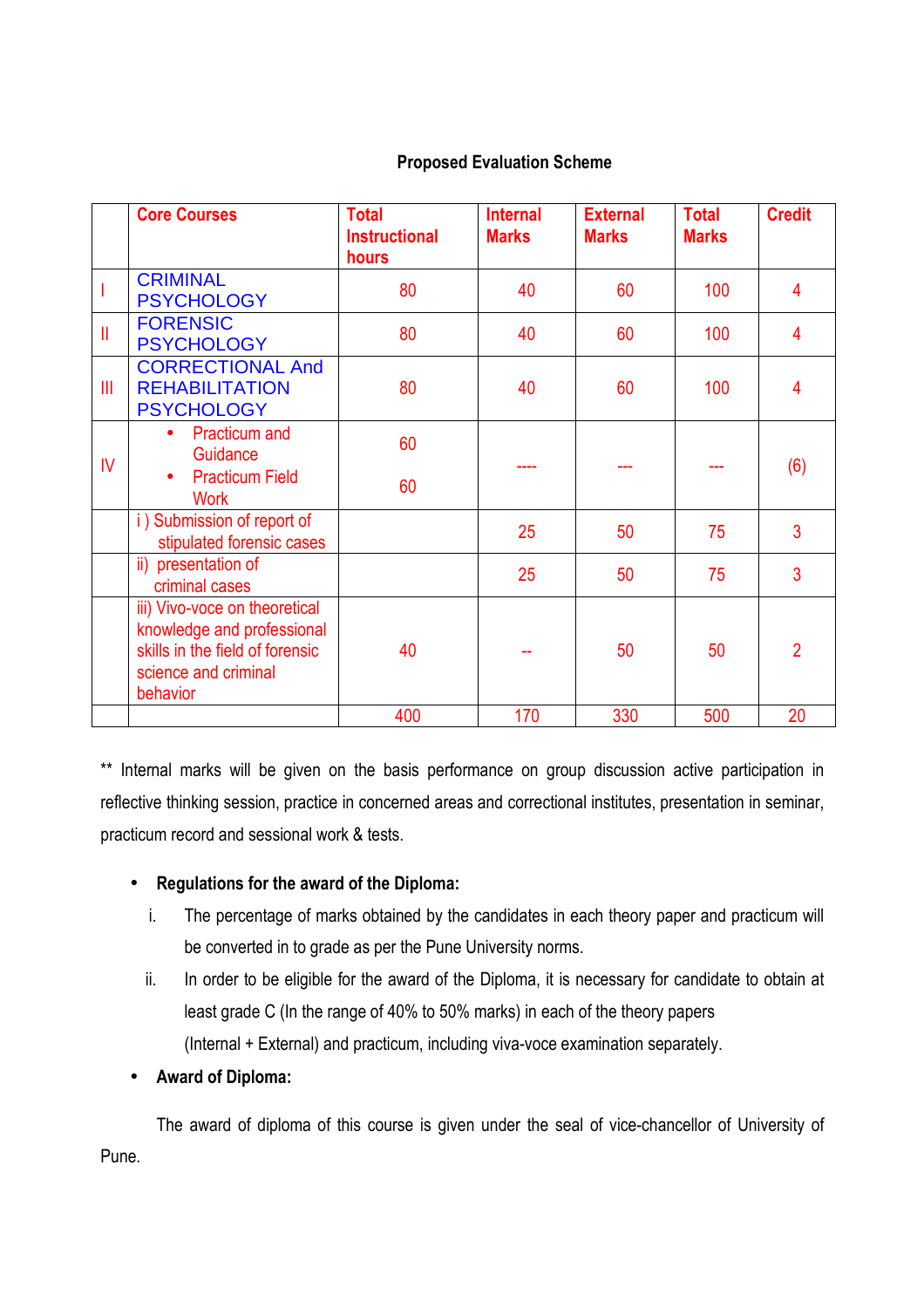# **Advanced PG Diploma in Criminal and Forensic Psychology (APGDCFP)**

# **PAPER I - CRIMINAL PSYCHOLOGY**

#### **CHAPTER -1. PSYCHOLOGY OF CRIMINAL BEHAVIOUR**

- 1.1 Definition, nature and scope of criminal psychology.
- 1.2 Theories of Crime.
	- a) Psychological Theories.
	- b) Social Theories.
	- c) Diathesis Personality stress behavior.
- 1.3 Crime trends in India.
- 1.4 Prevention of crime

#### **CHAPTER - 2. PSYCHOLOGICAL DISORDERS AND CRIMINAL BEHAVIOUR**

- 2.1 Psychopath Juvenile delinquency.
- 2.2 Mentally ill offenders.
- 2.3 Serial killers & Rampage killers.
- 2.4 Sex offenders.

### **CHAPTER -3. POLICE PSYCHOLOGY**

- 3.1 Criminal competencies.
- 3.2 Psychological autopsy and manner of death.
- 3.3 Psychological profiling and personality of criminals in the context of Law.
- 3.4 Future predictions of criminal behavior on the basis of criminal profiling.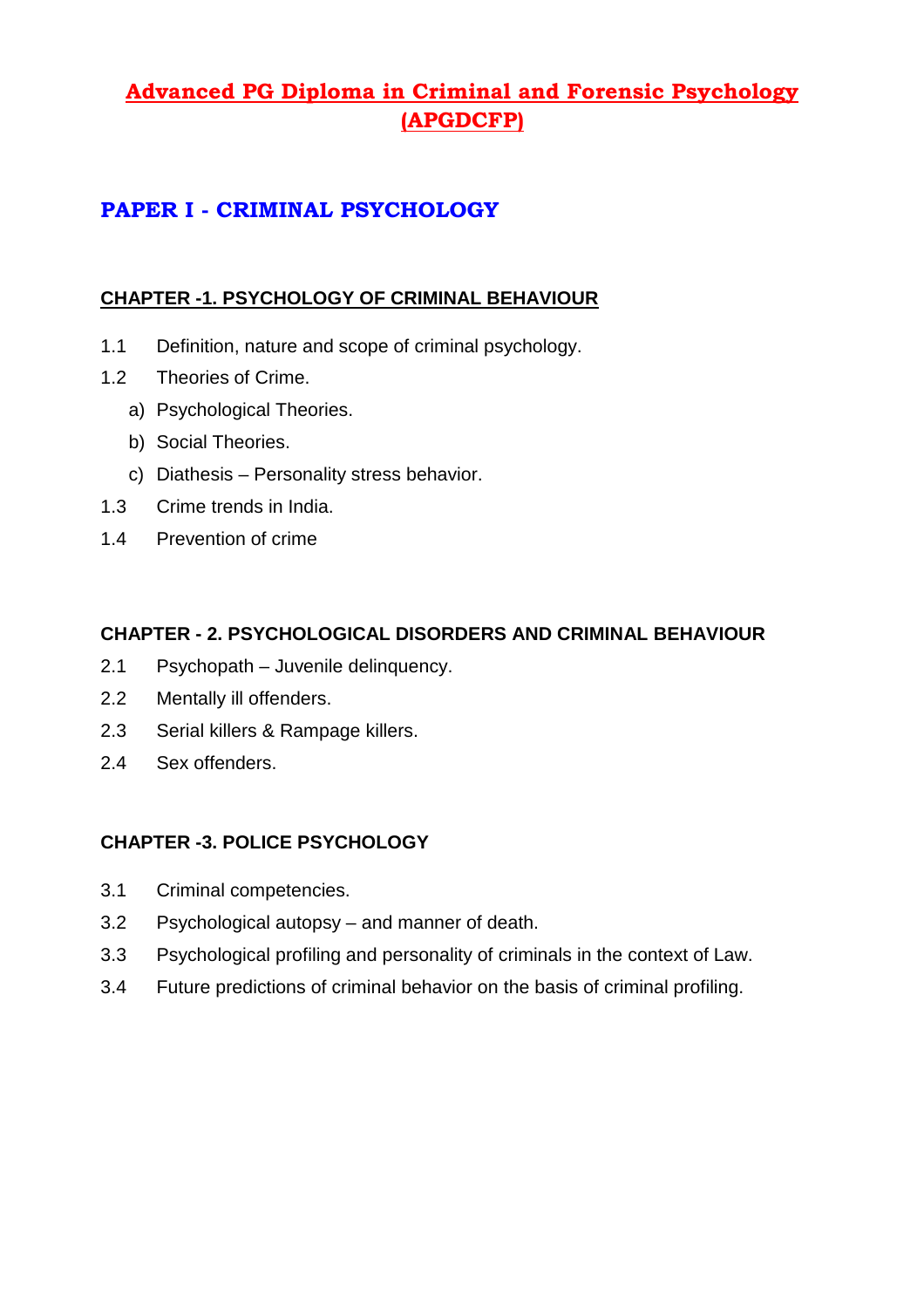## **CHAPTER -4. Violent Criminal behavior and Drug related crime.**

- 4.1 Psychology of aggression and violence.
- 4.2 Terrorism Domestic and international.
- 4.3 Drugs and Crime.
- 4.4 Cyber crimes defined governed

Cyber- terrorism, bullying, harassment, stalking.

#### **CHAPTER 5: Selection & Training of law enforcement personnel.**

- 5.1 Selection of the police officers: Pre-employment selection, fitness for duty evaluation, psychometric tools.
- 5.2 Training of the police officers: Interactions with the mentally ill, Domestic disturbance, Hostage negotiations.
- 5.3 Personality of Police officers.
- 5.4 Job stress and discretion.

### **CHAPTER 6: Role of Psychology in Prevention, assessment & Treatment**

- 6.1 Psychological precursors to crime.
- 6.2 Crime patterns psychological analysis
- 6.3 Mental Health and the law.
- 6.4 Emerging issues in crime and justice.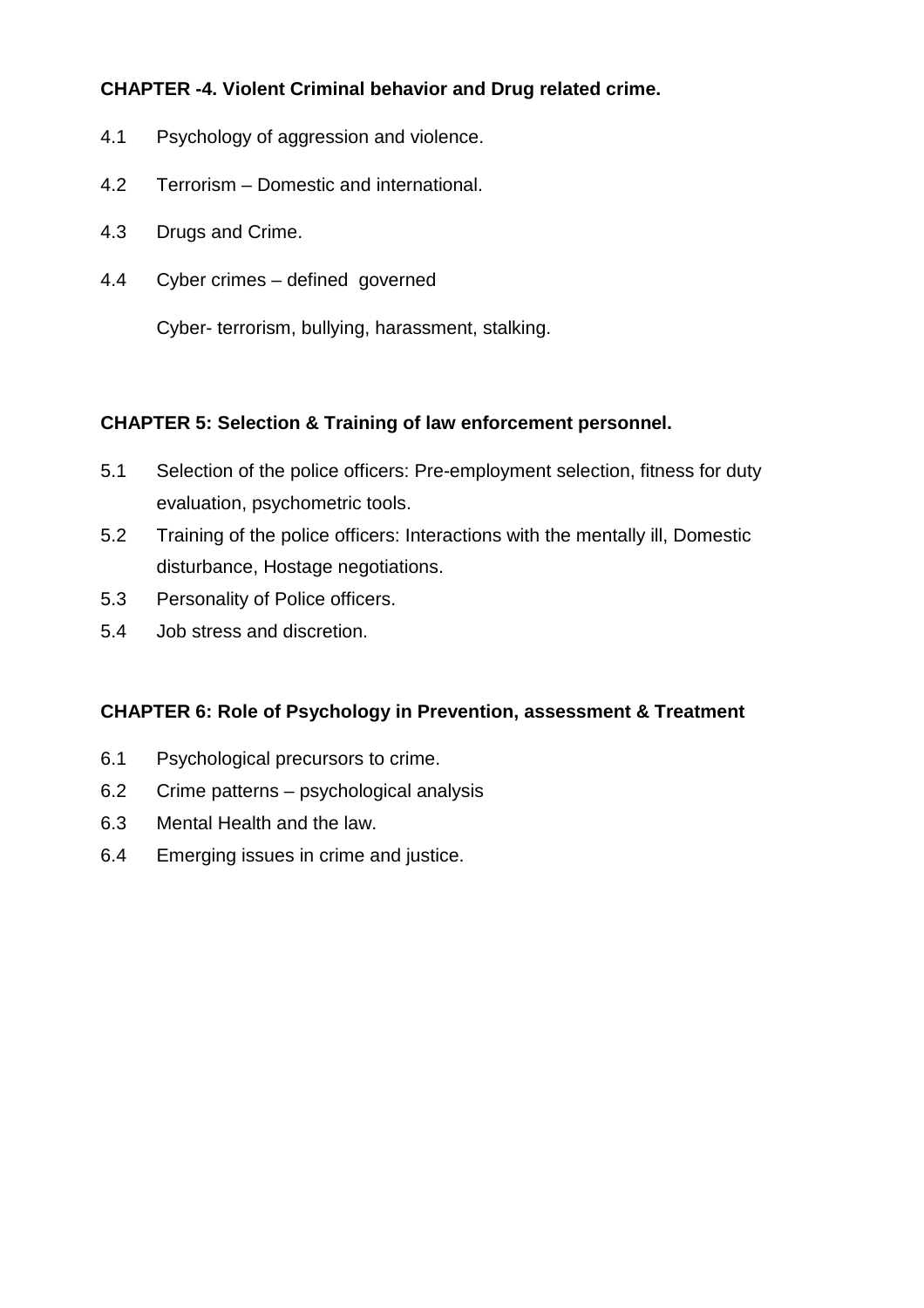# **PAPER 2 FORENSIC PSYCHOLOGY**

### **CHAPTER –1 INTRODUCTION AND OVERVIEW OF FORENSIC PSYCHOLOGY**

- 1.1 Nature, definition, scope, and history of Forensic Psychology.
- 1.2 Professional training and education in forensic psychology
- 1.3 Forensic psychology in India
- 1.4 Ethical & legal issues in forensic practice

### **CHAPTER – 2 THE VICTIM**

- 2.1 Victimization
- 2.2 Impact of crimes on victims
- 2.3 Factors affecting for victimization
- 2.4 coping with victimization

### **CHAPTER – 3 PSYCHOLOGY AND COURT ROOM**

- **3**.1 Types of Court and role of psychologists criminal, juvenile, civil & family court
- **3**.2 Understanding court process and punishment
- **3**.3 Effect of attorney, Judges, Jurors & Defenders.
- **3**.4 The Psychologists as an expert witness.

## **CHAPTER – 4 INVESTIGATIVE PSYCHOLOGY.**

- 4.1 Crime scene and investigation
- 4.2 Investigative interviewing: Interviewing vulnerable witnesses, Interviewing suspects
- 4.3 Facet meta theory.
- 4.4 Neurobiological forensic testing and investigation.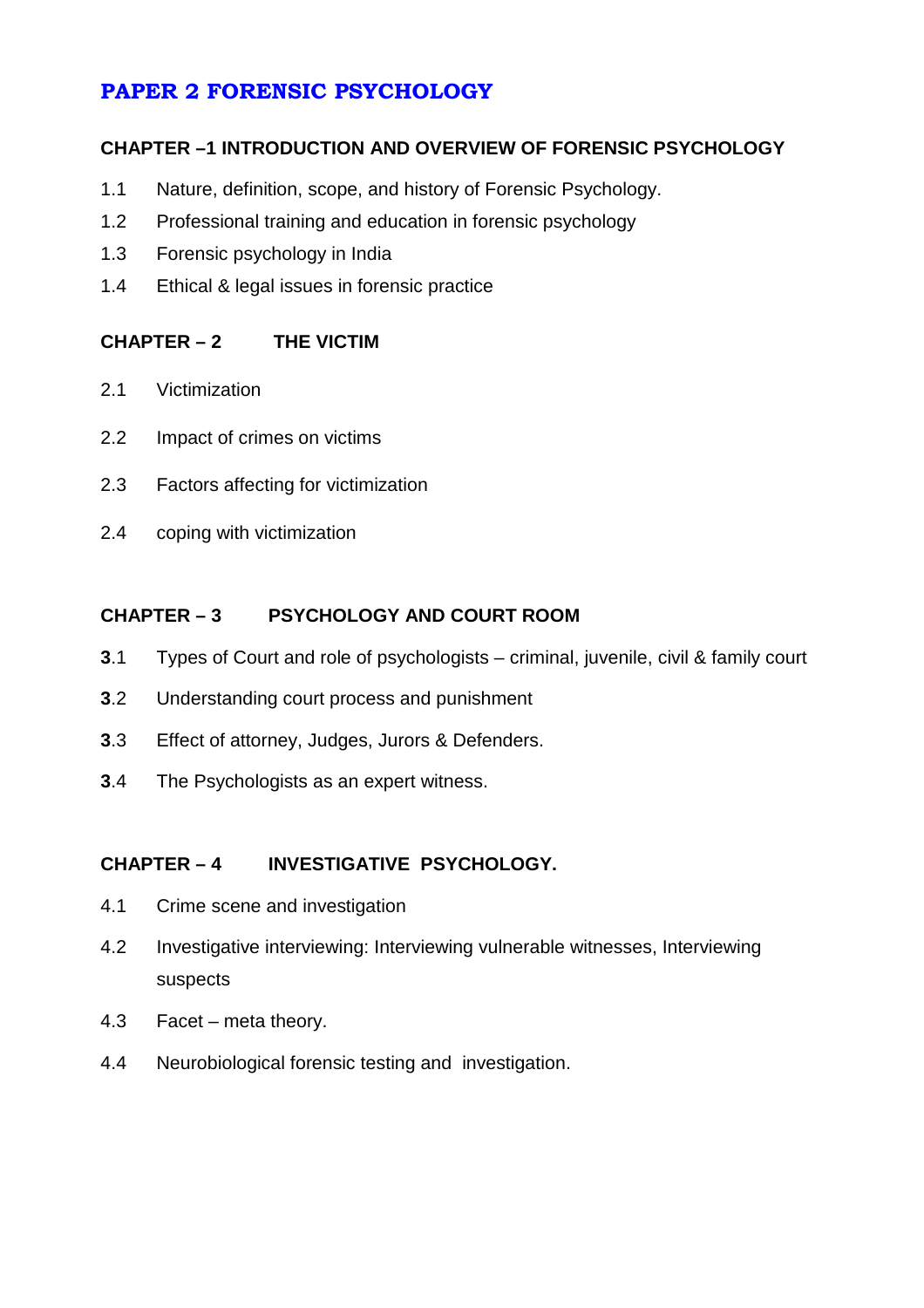## **CHAPTER – 5 ASSESSMENT & EVALUATION IN FORENSIC PSYCHOLOGY.**

- **5**.1 Forensic methods in detection of crime –forensic methods of distortion in eye & ear witnesses.
- **5**.2 Competence to stand trial and use of psychological tests
- **5**.3 Forensic aspects of memory & recall in children, adolescents and adults.
	- a) Polygraph, plethysmograph testing
- **5**.4 Forensic assessment & treatment of sexual offenders & their victims.

# **CHAPTER – 6: ASSESSMENT AND EVALUATION IN FORENSIC PSYCHOLOGY (PSYCHOLOGICAL TESTING)**

- **6**.1 Psychological tests, types and characteristics
- **6**.2 Tests used in forensic psychology- Intelligence, Personality and Interpersonal relationship
- **6**.3 Diagnostic psychological tests as tool for forensic assessment- 16 PF, MMPI, Projective tests, FIRO-B and NEO-PI.
- **6**.4 Ethical issues in psychological testing.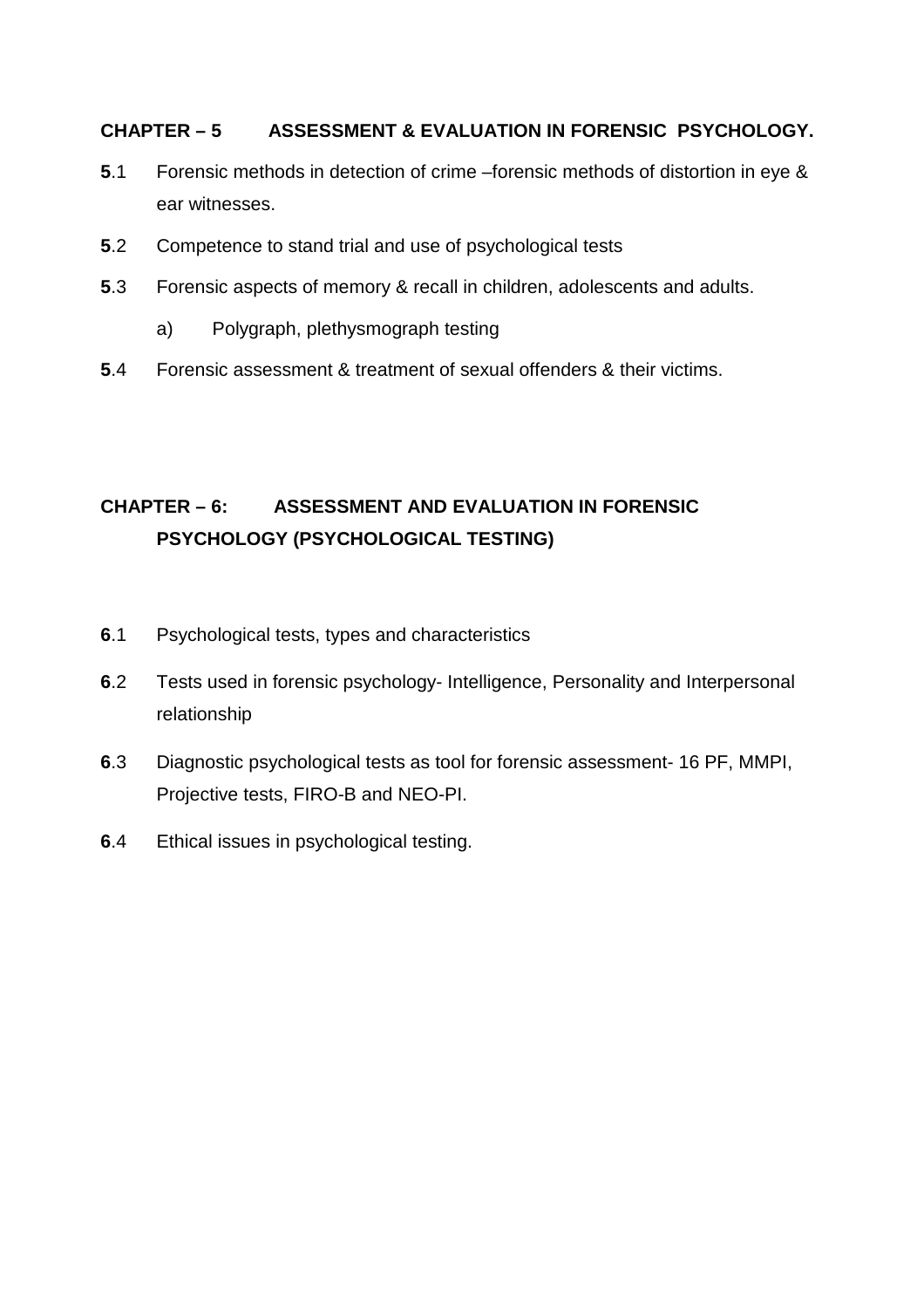## **PAPER-3: CORRECTIONAL And REHABILITATION PSYCHOLOGY**

#### **CHAPTER- 1 CORRECTIONAL PSYCHOLOGY – OVERVIEW**

- 1.1 Definition scope, nature and need of correctional psychology.
- 1.2 Remand Homes & Correctional Homes Indian Scenario
- 1.3 Identification of correctional needs & risk assessment.
- 1.4 Diagnosis and treatment of mental disorders in correctional settings

## **CHAPTER – 2 CORRECTIONNAL PRACTICES IN INDIAN JAILS & OBSERVATION HOMES**

- 2.1 Types of punishment.
- 2.2 Coping with prison & its environment.
- 2.3 Coping strategies for capital punishment & life imprisonment.
- 2.4 Adjusting to society on release & vice versa (Dealing with institutionalized inmates).

### **CHAPTER – 3: TEAM OF PROFFESSIONALS FOR CORRECTIONAL MEASURES**

- 3.1 Roll of mental Health professionals psychiatrists & clinical psychologists.
- 3.2 Physicians.
- 3.3 Correctional officers (jail supervisors & Superintendent) attitudes, officer inmate interactions.
- 3.4 Social worker & occupational therapist.

### **CHAPTER 4 -PSYCHOLOGICAL REHABILITATION & INTERVENTION**

- 4.1 Concept & definition of Rehabilitation Historical perspective Indian scenario.
- 4.2 Psychological perspective in terms of functions & methods.
- 4.3 Psychological counselling counselling strategies (Psychotherapies). Emphasize more on CBT.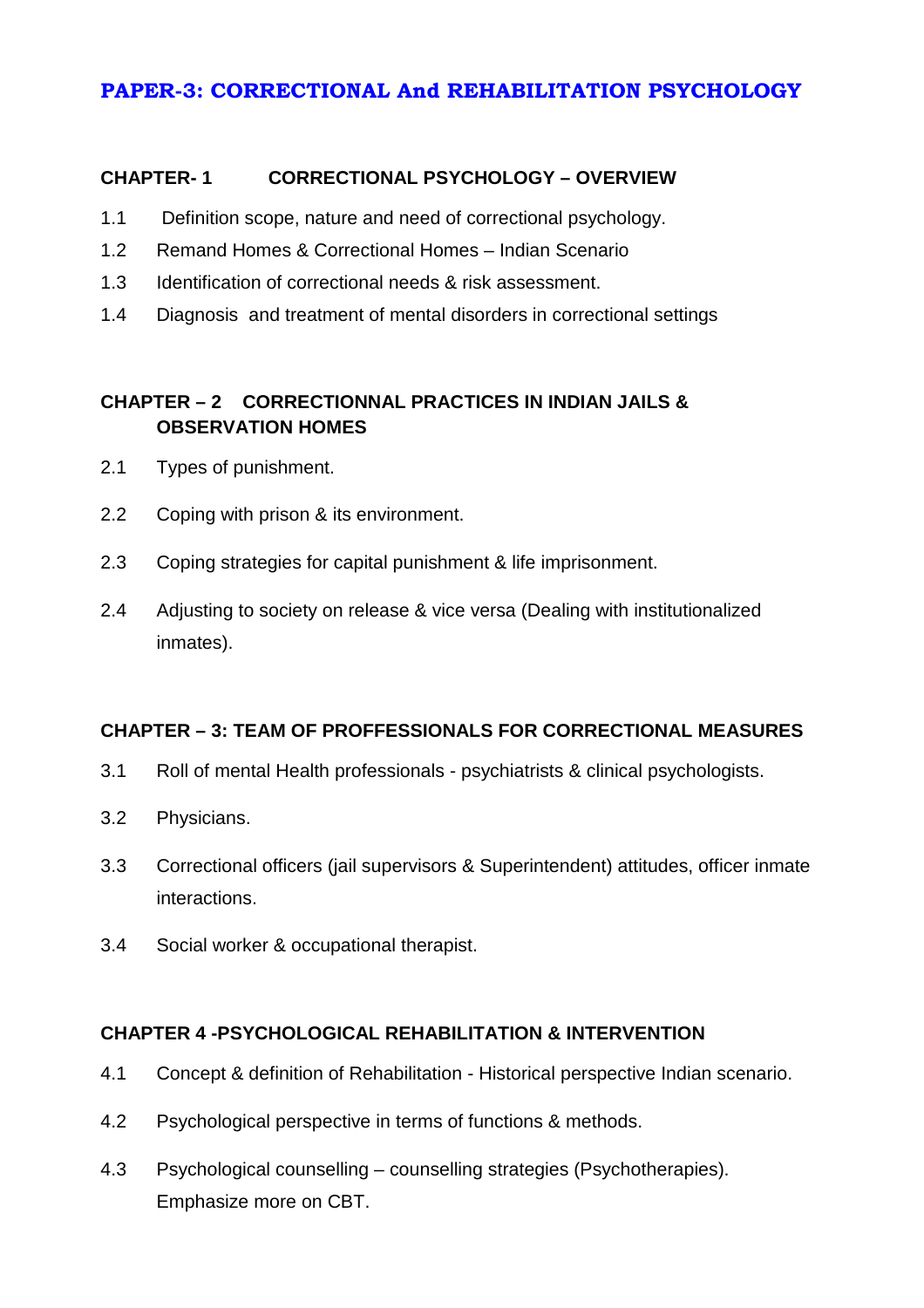- 4.4 Occupational therapy for offenders.
- 4.5 Ethical issues in Rehabilitation counseling.

### **CHAPTER 5 – REHABILITATION OF CRIMINALS**

- 5.1 Cognitive Behavioral Rehabilitation of criminals.
- 5.2 Correctional offender Rehabilitation programme.
- 5.3 Assessing correctional rehabilitation police practicing & prospects.
- 5.4 Changing criminal character.

### **CHAPTER 6 – REHABILITATION OF JUVENILE DELINQUENTS and VICTIMS**

- 6.1 Juvenile Delinquent Rehabilitation, Effective intervention for serious juvenile offenders.
- 6.2 Rehabilitation VS Incarceration of juvenile offenders- Current trends in the Rehabilitation on juvenile offenders in India.
- 6.3 Understanding the psychological needs of victims & their families.
- 6.4 Rehabilitation of women , Rehabilitation of families.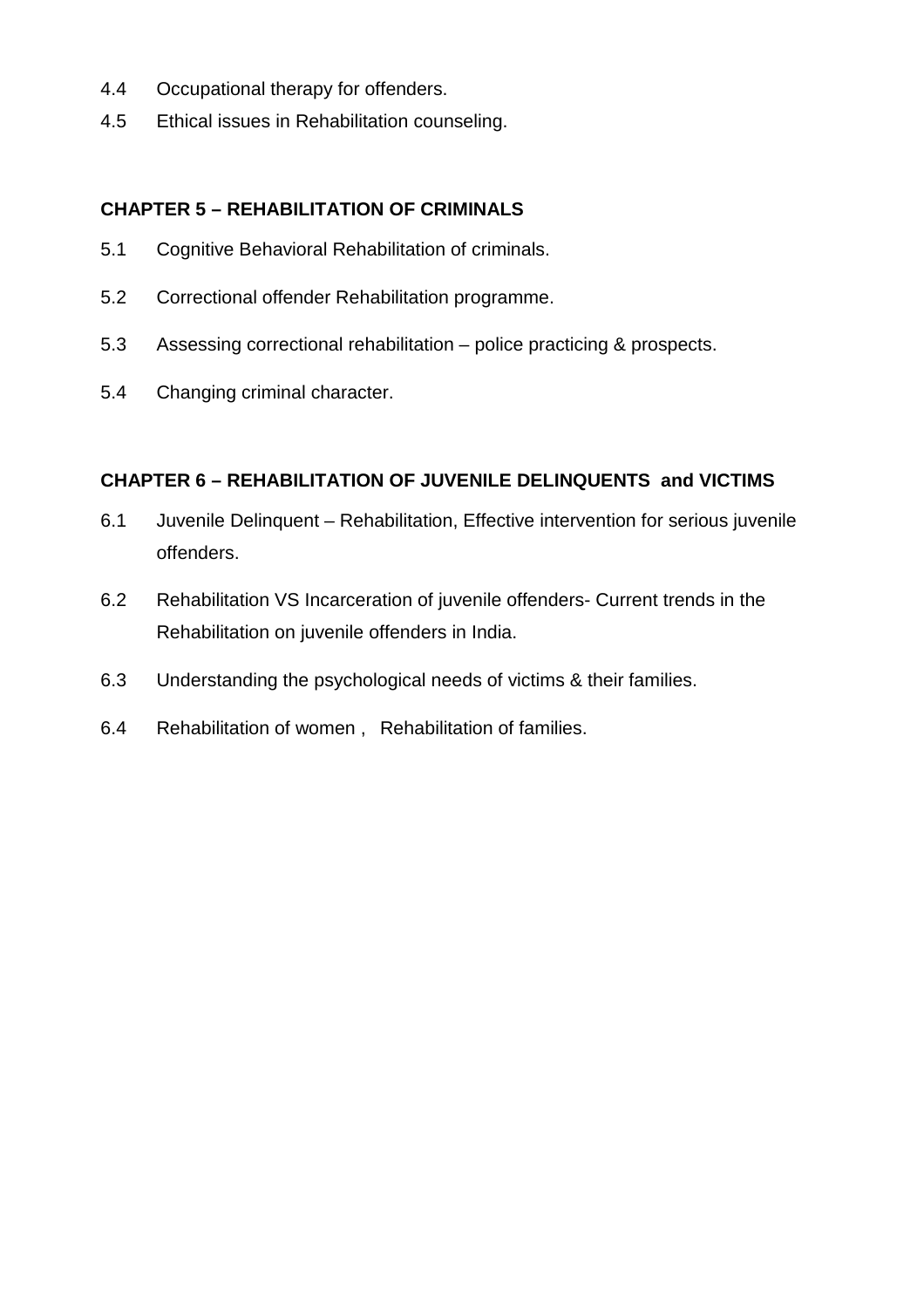# **PAPER-IV Practicum**

 The course will focus "Theory practice" integration. In diagnostic practice session interns will be assisted to identify the psychological problem of the clients and candidate will try to find out the causes behind this problem, with arranging some hypothetical cases. In this direction, the practice session will be integrated with the theory courses and will be started after one month of theory classes. For the purpose of practice session, some field cases, police stations, courts, forensic labs, hospitals & NGOs may be treated as experimental sites. Interns should select at least 05 cases from different areas such as police, crimes and judiciary. The pattern of forensic case responsibilities are as follows:

- 1: Interns should participate in criminal and civil cases. The opportunity provides interns with the platform to hone and develop their research/investigative skills, which are essential in any behavioral science, legal or forensic field.
- 2: Interns are exposed to interactions between attorneys and consultants, and a variety of top level experts in the forensic sciences.
- 3: Interns learn each stage of the expert's involvement in the legal process including but not limited, case administration, record review, case research, assessment and interviewing and report writing.
- 4: Interns actively participate in the research projects of The Forensic Panel as well, gaining exposure to methodology, data collection and data analysis.
- 5: Interns are involved in legal and scientific writing assignments, potential for publication.
- 6: Interns are assigned cases for which they assist in collecting, reviewing and analyzing research data, factfinding, conducting record and literature reviews, and present findings in weekly supervision meetings.

#### *Modality*

In the beginning, the candidate will practice analytical skills with simulation method in peer group under the supervision of faculty. Each practice session may be video recorded and play back in group for discussion and feedback. Applications of analytical skills in real situation can be reported by the candidate and discussed with the faculty or in peer group for necessary modification.

#### *Submission of report of criminal and forensic cases and exercises*

 Report of the criminal and forensic cases should be neatly typed in the standard format and a bound copy should be submitted in the department. The report should cover following points.

- 1. Case history, Genogram of the Client
- 2. Identification of the problem
- 3. Psychological Assessment
- 4. Diagnosis of problem
- 5. Prognosis
- 6. Therapeutic intervention used and its justification
- 7. Verbatim report of all sessions
- 8. Summary and outcome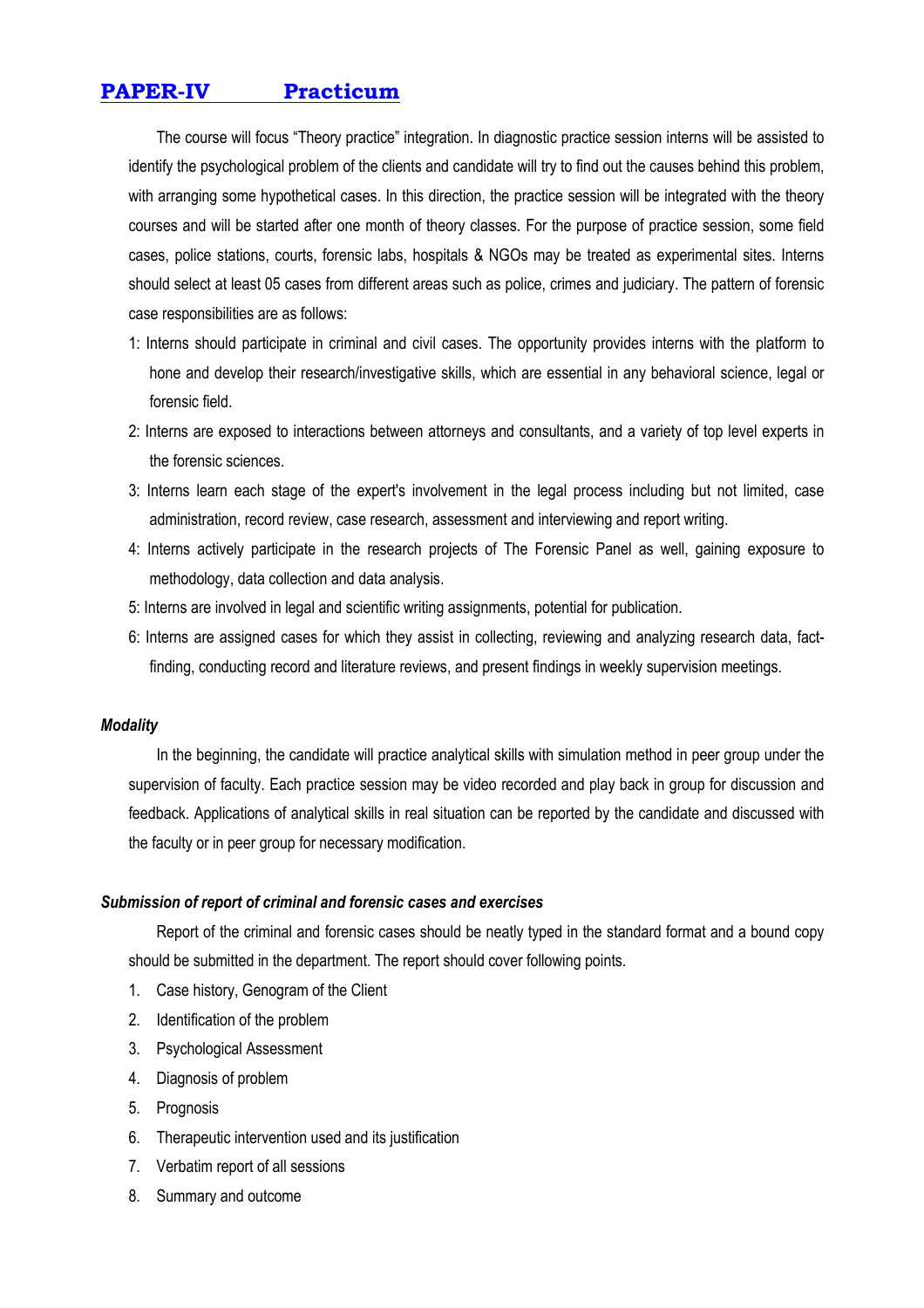A neatly typed, bounded report in standard format consisting at least two exercises, should be submitted to the department.

#### **Evaluation:**

The practicum examination conducted by one internal and one external examiner appointed by University and they should assess the candidate on following points

- 1. Diagnostic practical sessions
- 2. Case report of selected cases
- 3. cases presentation
- 4. Viva-voce on practicum and theory.